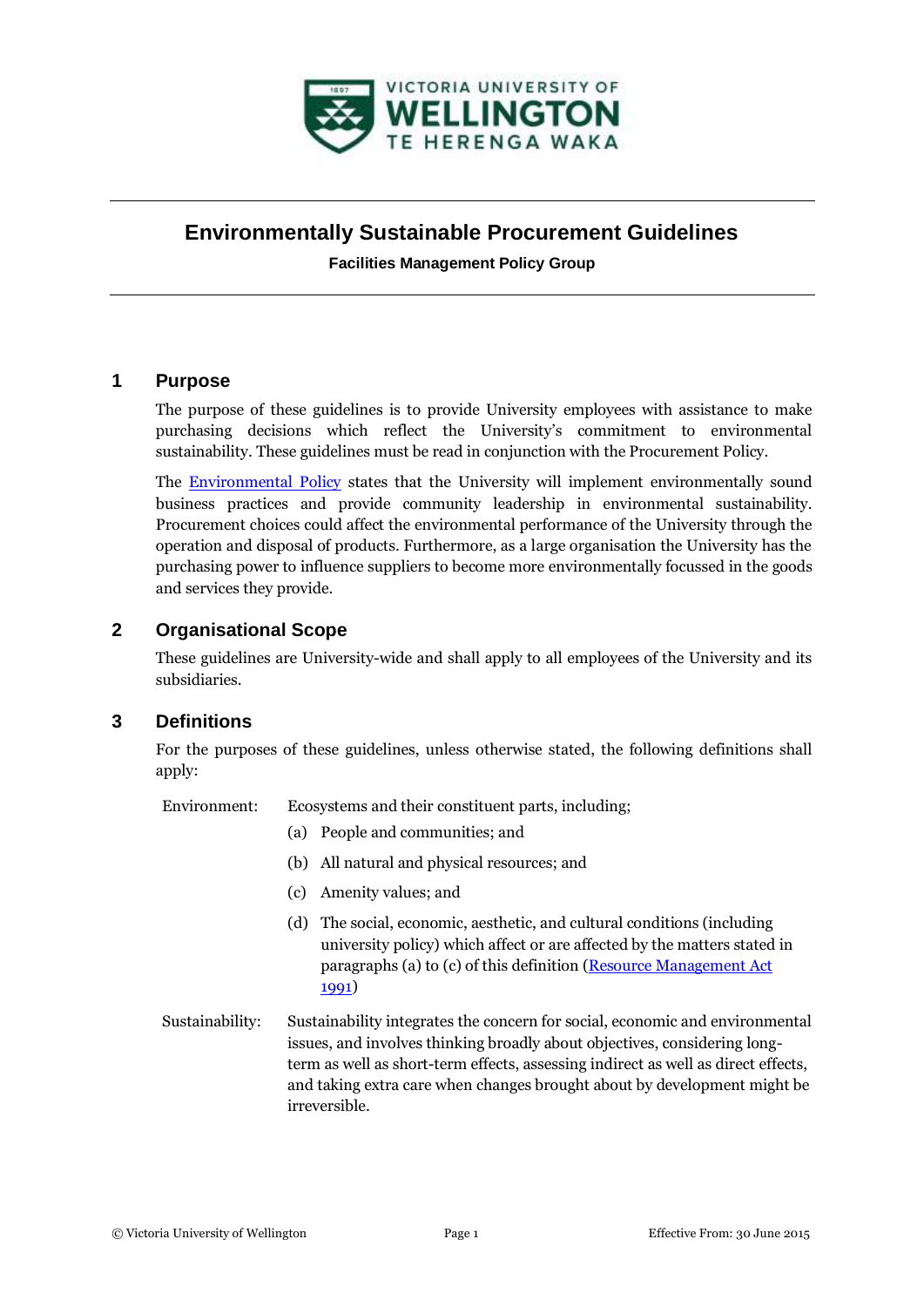# **4 Guideline Content**

These guidelines provide a checklist of four basic environmental considerations when making a purchase. The principles of environmentally sustainable procurement are then listed in greater detail to provide further guidance on what to look for when making a purchase. Details of the eco-labelling programmes are provided to help identify environmentally sustainable products or services, and a number of example clauses for tenders or contracts are provided to be used where appropriate.

### *4.1 Basic Checklist*

Prior to purchasing any goods or services consider these basic principles of environmentally sustainable procurement:

- (a) Ensure the item needs to be purchased (i.e.: there are no other suitable items already available within the University).
- (b) Ensure the life cycle impacts of the item were considered (i.e.: what processes were used to create it, what environmental impacts does it have when used, what will happen at the end of its life?)
- (c) Ensure the supplier provides any relevant environmental information.
- (d) Ensure that an appropriate environmental weighting has been given in the evaluation of the item (suggested 10%).

#### *4.2 Environmentally Sustainable Procurement Principles*

There are a lot of elements to making an environmentally sustainable purchasing decision. The principles listed below provide a range of potential considerations – many may not be applicable to specific purchases, and some may not be achievable. It is designed to provide guidance on what to look for when assessing goods or services.

#### **4.2.1 Conserve Resources**

- (a) Evaluate and reduce the need to purchase goods, materials and services;
- (b) Evaluate the appropriate scale and utilisation of a good, material or service;
- (c) Purchase goods, materials and services that use recycled products;
- (d) Purchase goods and materials that require less material to manufacture;
- (e) Purchase goods and materials that require less packaging; and
- (f) Reuse, recycle and recover goods and materials.

#### **4.2.2 Conserve Energy**

- (a) Purchase goods, materials and services where the consumption of energy (electricity and fossil fuels) during production, transportation, usage and delivery is minimised; and
- (b) Purchase goods, materials and services that facilitate energy efficiency and resource conservation.

#### **4.2.3 Promote Waste Reduction and Pollution Prevention**

- (a) Purchase goods and materials that are easy to recycle;
- (b) Purchase goods and materials with structures that facilitate disassembly for processing, recycling and waste management;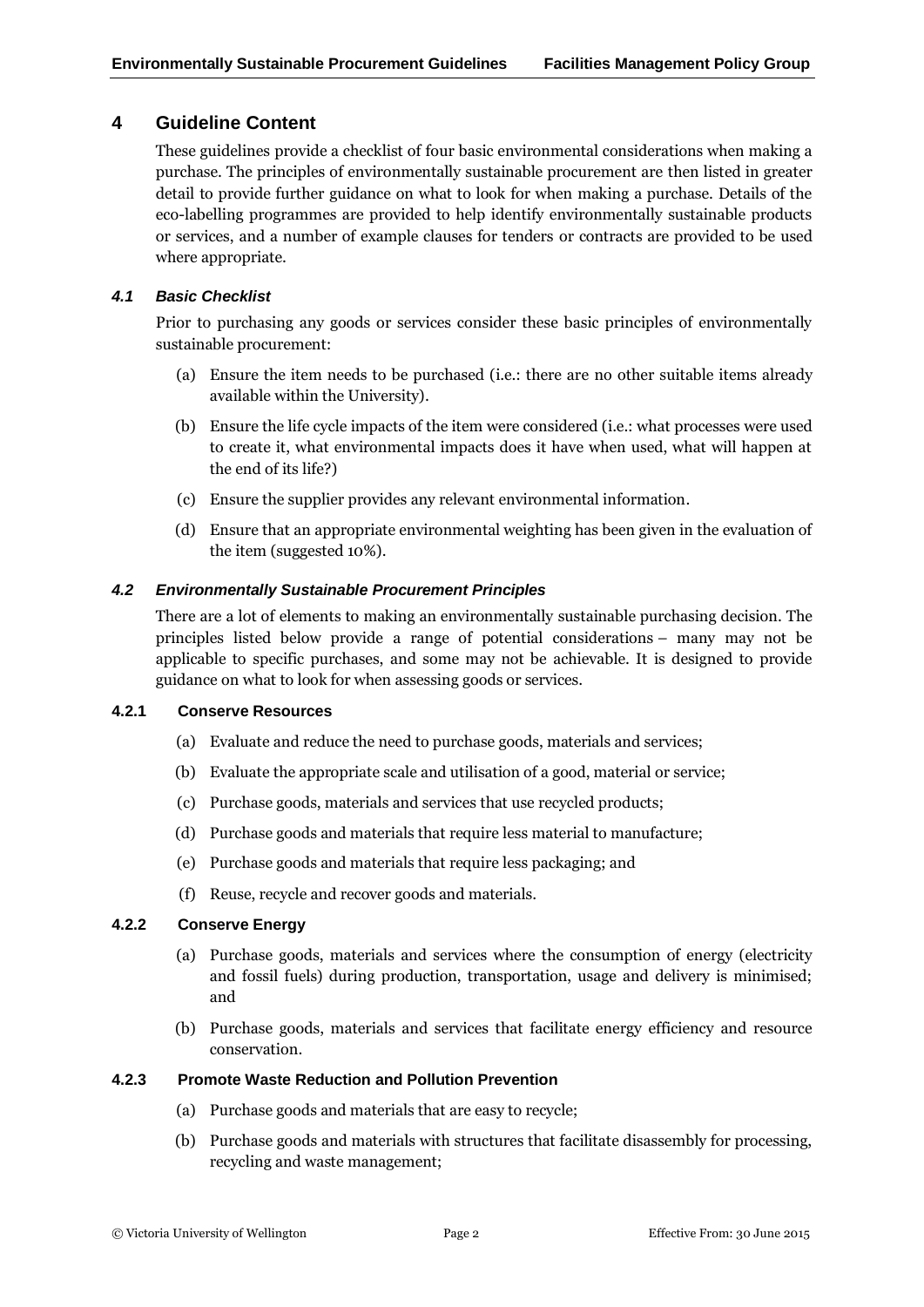- (c) Purchase goods and materials which are packed with recycled products or materials that are recyclable;
- (d) Purchase goods and materials with a manufacturing process that avoids the creation of waste and pollutants at source;
- (e) Purchase goods and materials that are used or remanufactured;
- (f) Purchase services that minimise adverse environmental impacts; and
- (g) Purchase goods and materials that have greater durability and longer life-span.

#### **4.2.4 Evaluate Value and Performance**

- (a) Purchase goods, materials and services that perform adequately and are available at a reasonable price with careful consideration of life-cycle costing; and
- (b) Purchase goods, materials and services that comply with recognised environmental standards.

### *4.3 Helpful Tools*

Gathering information about the environmental impacts of goods, materials and services can be time consuming. To help the decision making process more and more products and services are getting environmental certification to provide a recognisable and trusted eco-label seal of approval.

Some of the eco-labels to look for include:

#### **4.3.1 Environmental Choice New Zealand**



The label was established in 1992, is owned by the New Zealand Government, and is administered by an independent trust. It covers office equipment, cleaning products, furniture, paints and construction materials. *<http://www.environmentalchoice.org.nz/>*

## **4.3.2 Energy Rating**



An assessment of energy efficiency of appliances. It was developed by Australian Government Agencies but is widespread throughout New Zealand. It provides labelling on products and extensive information online to provide model comparison *<http://www.energyrating.gov.au/>*

#### **4.3.3 Energy Star**



A global assessment of the energy efficiency of appliances, office equipment and electronics. Recently launched in New Zealand through EECA. It provides labelling on products and extensive online information *<http://www.energystar.govt.nz/>*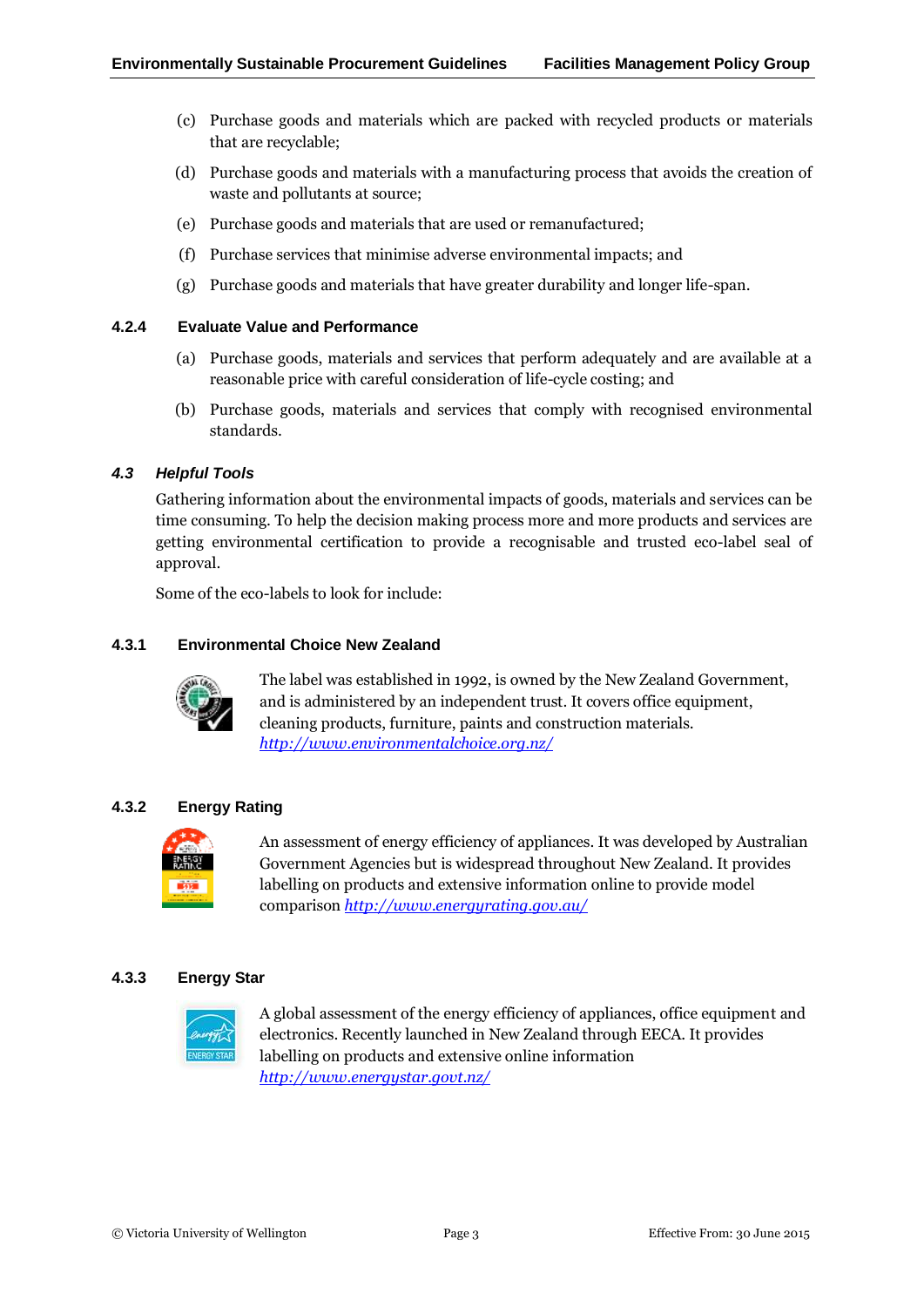#### **4.3.4 Fair Trade**



The FAIRTRADE Marks are the globally recognized symbols of the international Fairtrade system. When you buy products with any of the FAIRTRADE Marks, you support farmers and workers as they improve their lives and their communities. Products bearing these Marks meet the internationally-agreed social, environmental and economic Fairtrade Standards *[http://www.fairtrade.net](http://www.fairtrade.net/)*

#### **4.3.5 Forest Stewardship Council**



FSC is a global not-for-profit organization dedicated to the promotion of responsible forest management worldwide. FSC certification ensures that products (timber and paper products) come from well managed forests that provide environmental, social and economic benefits.

*[http://ic.fsc.org](http://ic.fsc.org/)*

#### *4.4 Approved Environmental Management Systems*

Organisations can also have their environmental management systems (EMS) approved. This does not ensure that the company will provide an environmentally sound product or service, but it does give some indication of their efforts to reduce their own impacts. In New Zealand the EMS eco-labels are:

#### **4.4.1 ISO 14000: Environmental Management**



Provides organisational guidelines and requirements for environmental management. *[http://www.iso.org/iso/iso\\_catalogue/management\\_standards/iso\\_90](http://www.iso.org/iso/iso_catalogue/management_standards/iso_9000_iso_14000/iso_14000_essentials.htm) [00\\_iso\\_14000/iso\\_14000\\_essentials.htm](http://www.iso.org/iso/iso_catalogue/management_standards/iso_9000_iso_14000/iso_14000_essentials.htm)*

#### **4.4.2 Enviro-Mark NZ**



[P](http://www.enviro-mark.co.nz/)rovides organisational guidelines and requirements for environmental management.

*[http://www.enviro-mark.co.nz](http://www.enviro-mark.co.nz/)*

#### **4.4.3 CarboNZero and CEMARS**



Both programmes are managed by Landcare Research. CEMARS (Certified Emissions Measurement and Reduction Scheme) provides independent verification of an organisations processes to measure and manage their greenhouse gas emissions. CarboNZero certification includes the extra step of offsetting to achieve carbon neutrality. *<http://www.carbonzero.co.nz/index.asp>*

#### *4.5 Example Clauses in Tenders and Contracts*

Examples of standard environmental clauses for tenders and other documents that have been developed (to be modified to suit each situation):